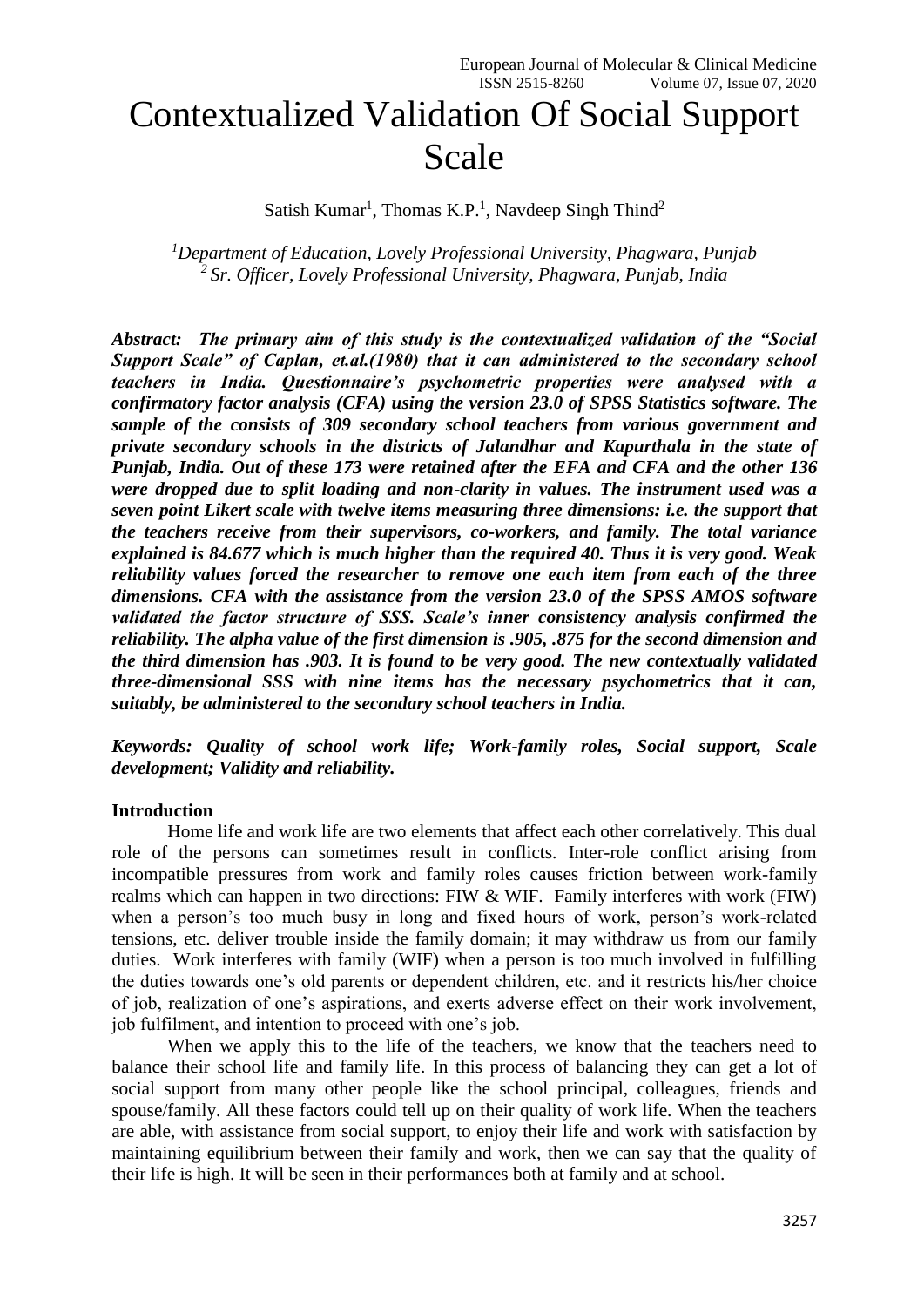Present research has a goal/objective of validating the scale to measure the degree of the impact of 'social support (SS)' on school educators at the secondary level while they try to maintain equilibrium between family and work. The current study attempts to validate, in the Indian context, the SS Scale developed by Caplan et.al. This present study has a double objective of proving both the construct's validity and the scale's internal consistency.

#### **Review of Literature on Social Support**

Operationally defined, social support can be seen as the support received and used by teachers for coping with stress and for enhancing one's own well-being. The teacher is not left alone but is supported, loved, esteemed and respected by principal, colleagues and family. When the things at school go tough for the teacher, then the principal, the co-workers, and the family members willingly listen to his/her problems and mostly they go out of their way to help the affected teacher.

Lam Bick-har (2019), in her study 'Social Support, Well-being, and Teacher Development', defines social support as the correspondence - could be with or without words - among beneficiaries and suppliers that can possibly decreases vulnerability about the circumstance, oneself, the other, or the relationship, and it enhances the impression of outlook of individual control as far as one experiences in life. While we consider the real circumstances in life, we can find that such human supports leave a great impact on people, and it contributes to the enhancement of health both at physical and mental levels.

Tuna and Aslan (2018) speak of the positive and low-level relationship between one's commitment to the institution and the perceived social support received by the members. They prove this fact through their research study on the educators who served in state-owned schools at both the primary as well as secondary levels. Only the educators who were in service, during the scholastic year 2014-2015, in the four districts of Samsun in Turkey were considered for the sample for the study. They opined that 3% of the change in organizational commitment was due to social support and the support the teachers received was mostly from their spouse.

Rajib Chakraborty's study (2017) titled "Validation of Academic Delay of Gratification Scale among Indian Professional Courses Students" tries to conduct factor analysis of the Academic Delay of Gratification Scale (ADOGS) for college students, with 10 items, prepared by Bembenutty and Karabenick (1998), on Indian professional courses students. SPSS Amos Ver. 23 was used to confirm the factor structure and establish withinnetwork construct validity of the instrument using Fit index tests like Chi test p value, DF, CMIN/DF, TLI, CFI, IFI, NFI, RMR and RMSEA from the data of 125 students. There were sufficient evidences to establish that this instrument in its present form can be administered on Indian urban students.

A study by Md. Shahid et al. (2016) tried to explore the impact that the external support received by the educators leave on the process of maintaining a balance between the family and work life of the academicians who worked in the public higher educational institutions in Malaysia. They came out with the findings that there existed a constructive influence by the external backings received by the educators from their supervisors, colleagues or spouse. This backing helped them to maintain the equilibrium between family and school. The support received from one's own co-workers was found to be the notable factor.

Rajakala and Kumar (2015) did a research study with a sample that consisted of the educators who served in both the village as well as the city schools in the district of Tiruchirappalli. They came out with a finding that the external backings received by the educators did not have any connection with their gender or age or educational levels. But they speak about a positive relationship that social support maintains with marital status and income.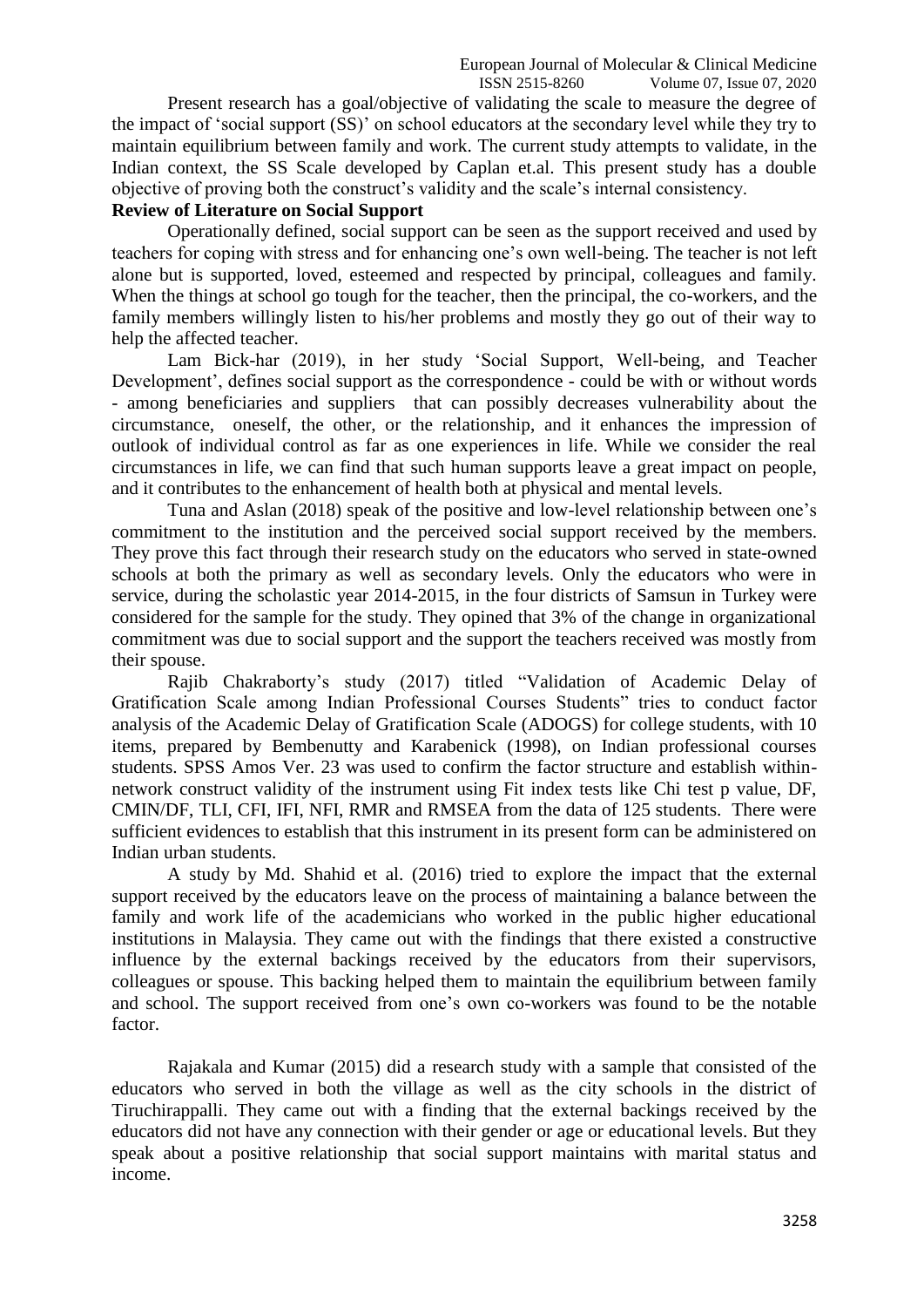A study by Malik et al. (2010) proves the important and strongly positive relationship that existed among the Pakistani working women - the connection that 'work family balance' has with social backings and sense of work-fulfilment. They also speak about a moderate relationship between Social support (SS) and job performance. It was also found by their study that while compared to the public sector, the private sector working women had a different level/type of SS, job satisfaction and work family balance.

Marcinkus et al. (2007), through their research examination of social backings received by middle-aged women, come out with the idea that the social support that women generally received is more of personal as well as instrumental in nature. Personal social support is associated with job satisfaction and organisational commitment.

Academic emotion regulation questionnaire (AERQ) developed in 2016 by Buric, Soric and Penezic was contextually validated in India through a study by Rajib Chakraborty, and Dr. Vijay Kumar Chechi (2019) in which they had conducted the EFA using the version 23.0 of SPSS Statistics software. They found that their newly revised seven-dimensional version of AERQ with 30 items is psychometrically fit for administering to university students in India.

Having done this study of the review of literature on the topic, we get to know that social support (received either from principal/supervisors, colleagues or family) will assist the teachers to maintain a balance between their family life and school life and will influence and improve the quality of their life at the school realm. It gives them job satisfaction, spirit of sincerity in work and commitment to the organisation. Researchers and authors were of the opinion that social support helps in the management or eradication of stress among the teachers.

#### **Sample**

The subjects of the study comprised of 173 secondary school teachers from two districts (Jalandhar and Kapurthala) of Punjab, India. The sampling strategy of purposive selection was used to choose the teachers for the study, while the choice of the schools was done randomly.

## **Instrument : Social Support Scale [SSS]**

Present research primary aimed at the contextualized validation of the "Social Support Scale" of Caplan, et.al.(1980) with the purpose of using it on the educators in India. Original questionnaire for the survey had three dimensions [ support from supervisors, colleagues, and family] and each dimension had four items each. 'Supervisor' here may be understood as principal/Vice-principal/Co-ordinator/Subject Master Teacher, etc. The three dimensional scale with four items each (which makes a total of 12 items - Table .1) will show the degree of support that the participants receive. The seven-point Likert scale used here has ranges from 1-7 (1=strongly disagree, 2 -6 have no verbal labels assigned to, and 7= strongly agree).

| $\overline{1}$ | My supervisor goes out of his or her way to make my life easier for me. |
|----------------|-------------------------------------------------------------------------|
| $\boxed{2}$    | It is easy to talk with my supervisor.                                  |
| $\overline{3}$ | My supervisor can be relied on when things get tough at my school/work. |
| $\overline{4}$ | My supervisor is willing to listen to my personal problems.             |
| 5 <sup>5</sup> | My co-workers go out of their ways to make my life easier for me.       |
| 6              | It is easy to talk with my co-workers.                                  |
| $\overline{7}$ | My co-workers can be relied on when things get tough for me at work.    |
| $\overline{8}$ | My co-workers are willing to listen to my personal problems.            |
| $\overline{9}$ | My family go out of their ways to make my life easier.                  |
| 10             | It is easy for me to talk with my family.                               |
| <sup>11</sup>  | My family can be relied on when things get tough for me at work.        |
| 12             | My family are willing to listen to my personal problems.                |

## **Table-1 Items on the SSS**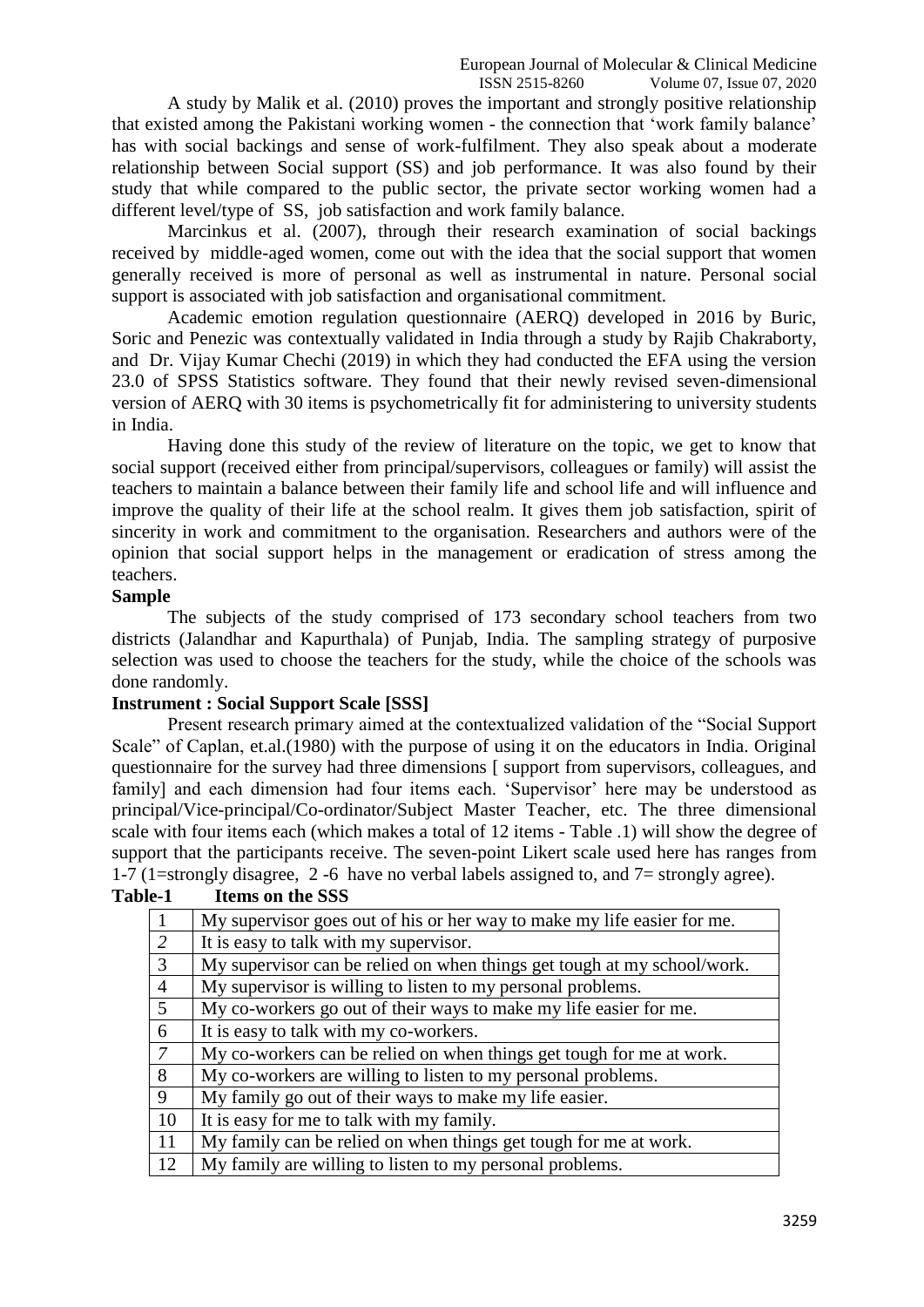## **Procedure**

Permission to conduct a validation study on the SSS tool was sought and obtained from the main author R.D Kaplan through e-mail. After obtaining the consent of the heads of the schools (both government and private secondary schools), with their help the questionnaire was administered to the teachers during their free times. The purpose of the visit was explained to the teachers. The instructions on the filling of the responses were clearly provided to the subjects and their help in the gathering of the data was sought and it was well appreciated. The teachers took around fifteen minutes to fill the questionnaire and then they returned it to the researcher.

| <b>Item</b>             | <b>Factor Loading</b> | <b>Dimension Loading</b> | <b>Inter-Dimension Loading</b> |
|-------------------------|-----------------------|--------------------------|--------------------------------|
| $\overline{2}$          | 1.11                  | $D^1 - 1.04$             |                                |
| $\mathbf{3}$            | 1.06                  |                          | $D^1 - D^2$ - .42              |
| $\overline{\mathbf{4}}$ | 1.00                  |                          |                                |
| 6                       | .90                   |                          |                                |
| $\overline{7}$          | 1.14                  | $D^2 - .81$              | $D^2 - D^3$ - .29              |
| 8                       | 1.00                  |                          |                                |
| <b>10</b>               | .90                   |                          |                                |
| <b>11</b>               | 1.14                  | $D^3 - .45$              |                                |
| <b>12</b>               | 1.00                  |                          | $D^1 - D^3$<br>$- .42$         |
|                         |                       |                          |                                |

| Table-2 Items -factor Loading - SSS Item Factor Loading |  |  |
|---------------------------------------------------------|--|--|
|                                                         |  |  |

## **Results**

Here in this present study, 309 data entries from the questionnaire survey of secondary school teachers were used for the analysis. SPSS statistics was used. During the EFA and CFA, a split loading was found. So no clarity in the statistical result was found. CFA did not give appropriate values. Thus, on the basis of the analysis and the review of literature, the researcher removed 136 entries which did not have values more than 0.05 and the remaining 173 entries were retained. Outlier removal techniques in the SPSS /Mahanalobis distance were applied here. Then again EFA and CFA were conducted. Again a split loading was found. So clarity in the statistical result was again found inappropriate. Then the researcher, on the basis of the analysis and the review of literature, removed three items from the original scale [item numbers 1, 5, and 9 ] and retained other nine items – three each in each dimension. Then for a third time again EFA and CFA were used. Thus now we have the following statistical results:

## **Factor Analysis**

According to Coakes (2013), factor analysis (FA), as an information decrease strategy, is utilized to lessen a major amount of factors into a littler/smaller set. It has an additional function of grouping together the variables with similar features. We need to use FA so as to find whether a typical factor or more than a singular factor is found in the collected responses to the items. As per the opinion of Hair et al. (2006), the three-fold works of FA are : a) to helps us to comprehend the fundamental structure in the information network named as 'data matrix'; b) to assist us with identifying the most displaying set of factors; and c) to build up or establish the goodness of measures for testing the hypotheses.

While conducting FA, many statistical values like Bartlett's Test of Sphericity, Measure of Sampling Adequacy (MSA), and Kaiser-Meyer-Olkin (KMO) will be observed. The anti-image correlation matrix will show the MSA value for the individual item and it should be above .50. Three-dimensional correlation table showed a perfect correlation as all items correlate with all items.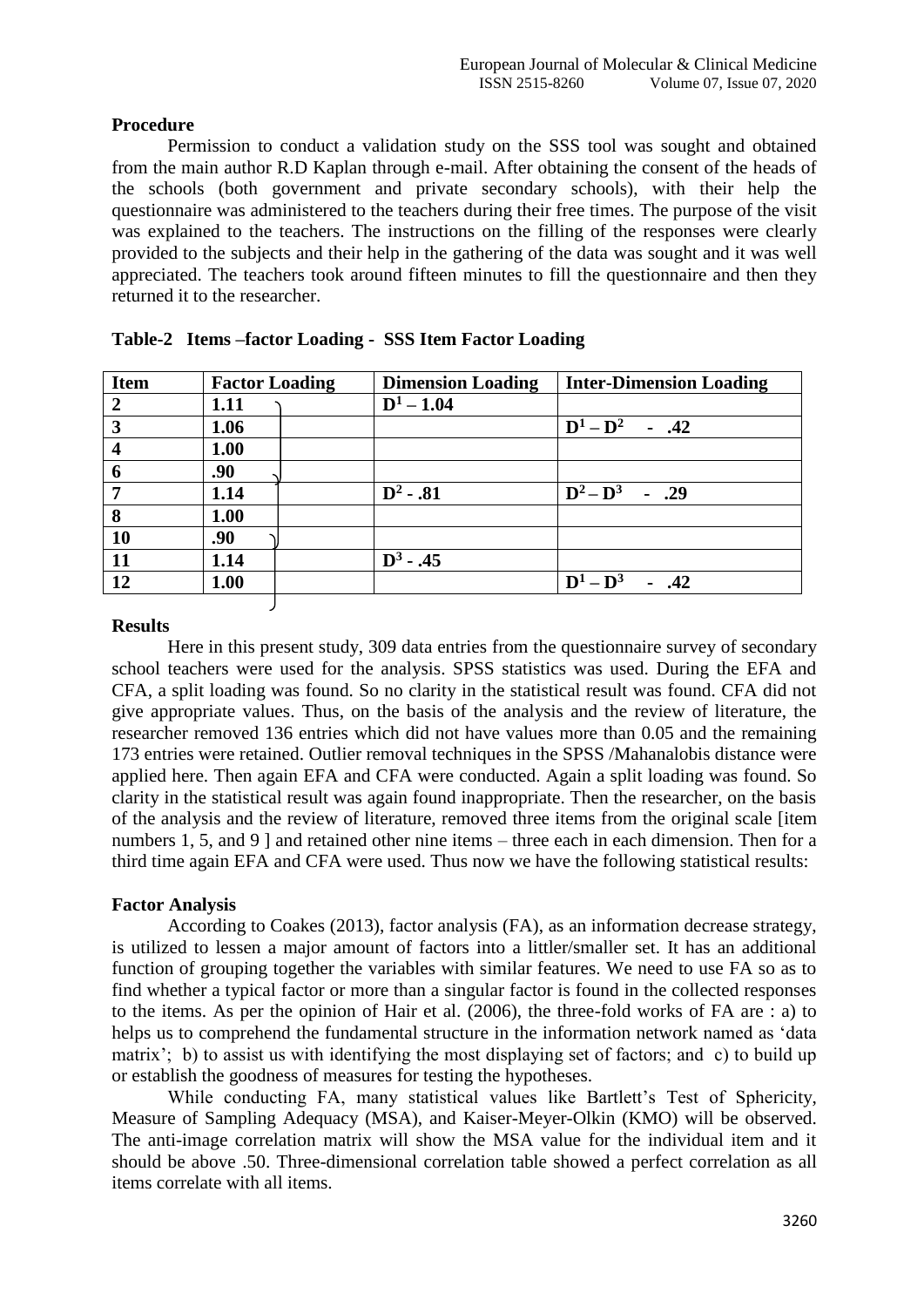Meanwhile, the value of KMO needs to be statistically significant value; value which is  $>5$  is acceptable and good. Here it is  $>5$  and is good (table 2.4). The Bartlett's test of Sphericity or P value (by which the presence of significant correlations among variables is determined) needs to be  $\leq$  0.01; and here it is very good as it is only 0.000. Once the value of these tests supersedes the acceptable level, then the factorability can be assumed . The KMO value, Bartlett's Test result, etc. of the present are given in table 3 below.

|                                                         | $\mathbf{A}$ | <b>Dalutell</b> Deve  |  |          |
|---------------------------------------------------------|--------------|-----------------------|--|----------|
| Kaiser-Meyer-Olkin Measure of Sampling 813<br>Adequacy. |              |                       |  |          |
| <b>Bartlett's</b>                                       | Test         | of Approx. Chi-Square |  | 1277.750 |
| Sphericity                                              |              | df                    |  | 36       |
|                                                         |              | Sig.                  |  | .000     |

**Table 3 KMO and Bartlett's Test**

One among the several criteria that is used while determining which are the factors that are to be extracted from the analysis, is the value or worth of communalities that needs to be more than .50 ( Table 4), and this worth educates us regarding extent of change/variance of every factor that can be clarified by the factures. In the present study the extraction values are much above the expected value and thus it is very good.

| <b>Table</b>    |                                        | 4              |                         |               |          |                           |                    |                          |
|-----------------|----------------------------------------|----------------|-------------------------|---------------|----------|---------------------------|--------------------|--------------------------|
|                 | <b>Communalities</b>                   |                |                         |               |          |                           |                    |                          |
| Item            | Initial                                | Extracti<br>on | Cronbac<br>h's<br>Alpha | Mean<br>Value | Variance | Standard<br>Deviatio<br>n | Number<br>of Items |                          |
| 12              | 1.000                                  | .841           |                         |               |          |                           |                    |                          |
| I3              | 1.000                                  | .884           | .905                    | 17.8497       | 11.721   | 3.42366                   | 3                  |                          |
| I4              | 1.000                                  | .816           |                         |               |          |                           |                    |                          |
| <b>I6</b><br>I7 | 1.000<br>1.000                         | .761<br>.906   | .875                    | 18.0809       | 8.342    | 2.88830                   | 3                  |                          |
| <b>I8</b>       | 1.000                                  | .789           |                         |               |          |                           |                    |                          |
| I10             | 1.000                                  | .858           |                         |               |          |                           |                    |                          |
| I11<br>I12      | 1.000<br>1.000                         | .873<br>.892   | .903                    | 19.8786       | 4.189    | 2.04662                   | 3                  | S<br>indica              |
|                 | <b>Extraction Method:</b><br>Principal | Component      |                         |               |          |                           |                    | ted<br>by<br>$T$ $T$ $T$ |

Analysis.

Hair et al. A

(2006), 60.0% or more is set as the aggregate sum of difference or variance clarified or explained by each factor. In order to know the amount of total variance accounted by the factor, we need to look at the Eigenvalue of a factor. The total variance explained in this study is 84.677 (Table 5) which is much higher than the required 40. Thus it is very good.

|  |  | <b>Table 5 Total Variance Explained</b> |
|--|--|-----------------------------------------|
|  |  |                                         |

| Com   |                     | Extraction              | Sums | of Rotation Sums of Squared |  |  |
|-------|---------------------|-------------------------|------|-----------------------------|--|--|
| $1p-$ | Initial Eigenvalues | <b>Squared Loadings</b> |      | Loadings                    |  |  |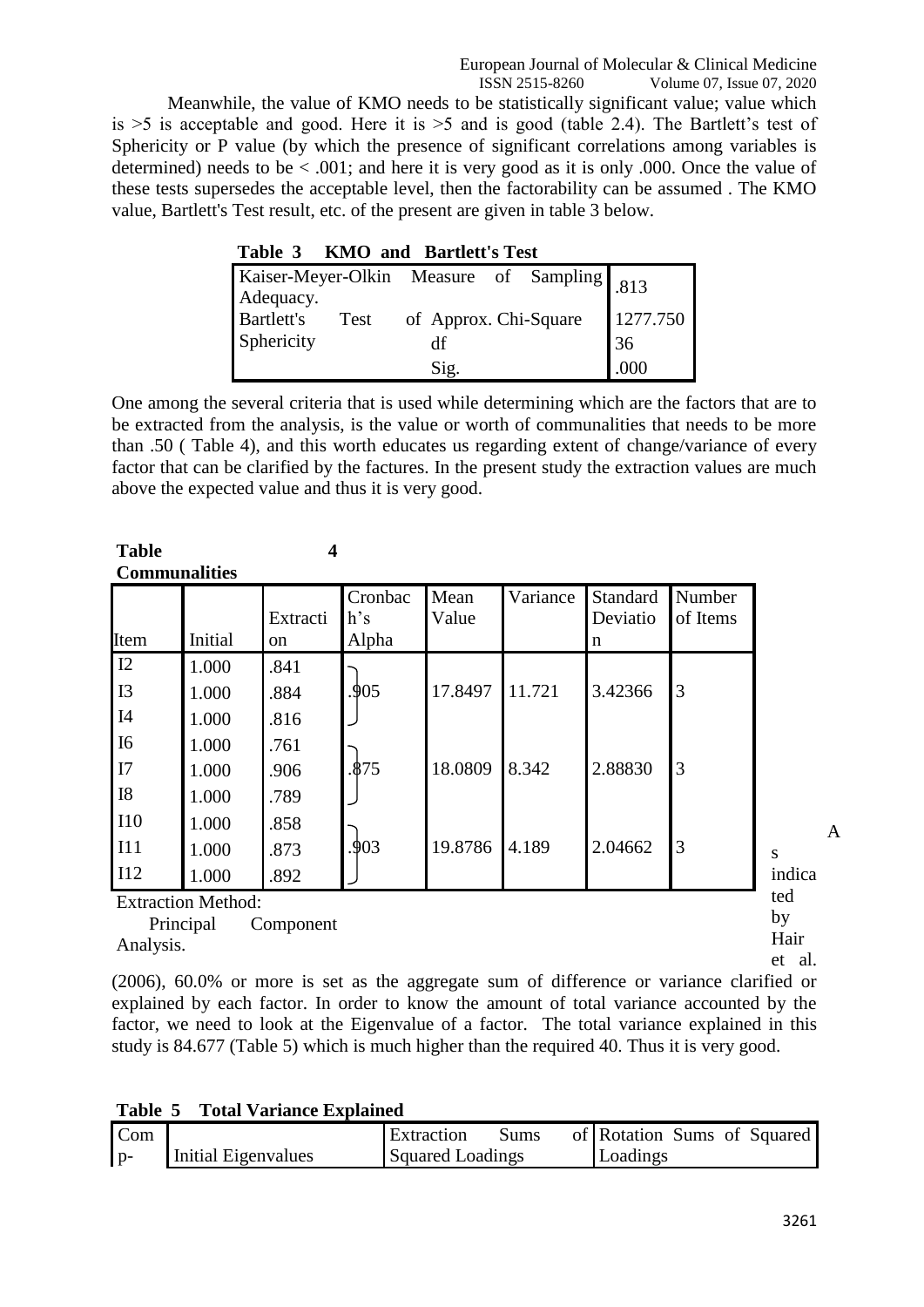|                |       |            |          |       |         | 1001120100 |       |          | $\frac{1}{2}$ order $\frac{1}{2}$ or $\frac{1}{2}$ . Equation of $\frac{1}{2}$ |
|----------------|-------|------------|----------|-------|---------|------------|-------|----------|--------------------------------------------------------------------------------|
| onent          |       | of<br>$\%$ |          |       | %<br>of |            |       |          |                                                                                |
|                |       | Varianc    | Cumulati |       | Varianc | Cumulati   |       | %<br>of  | Cumulati                                                                       |
|                | Total | e          | ve %     | Total | e       | ve %       | Total | Variance | ve %                                                                           |
| $\overline{1}$ | 5.092 | 56.580     | 56.580   | 5.092 | 56.580  | 56.580     | 2.663 | 29.585   | 29.585                                                                         |
| $\overline{c}$ | 1.371 | 15.234     | 71.814   | 1.371 | 15.234  | 71.814     | 2.542 | 28.250   | 57.835                                                                         |
| $\overline{3}$ | 1.158 | 12.863     | 84.677   | 1.158 | 12.863  | 84.677     | 2.416 | 26.842   | 84.677                                                                         |
| $\overline{4}$ | .507  | 5.636      | 90.313   |       |         |            |       |          |                                                                                |
| 5              | .271  | 3.007      | 93.320   |       |         |            |       |          |                                                                                |
| 6              | .201  | 2.230      | 95.550   |       |         |            |       |          |                                                                                |
| $\overline{7}$ | .166  | 1.841      | 97.391   |       |         |            |       |          |                                                                                |
| 8              | .131  | 1.461      | 98.851   |       |         |            |       |          |                                                                                |
| 9              | .103  | 1.149      | 100.000  |       |         |            |       |          |                                                                                |

European Journal of Molecular & Clinical Medicine<br>ISSN 2515-8260 Volume 07 Issue 07 2020 Volume 07. Issue 07, 2020

Extraction Method: Principal Component Analysis.

In order to interpret the factor, we use the Rotated component matrix (Table 6) for which we take only those items which has a loading of .50 or above on one factor. Here factor loadings are high with good values. Thus is very good.

|            | <b>Rotated Component Matrix</b> |                |      |  |  |  |  |  |
|------------|---------------------------------|----------------|------|--|--|--|--|--|
|            | Component                       |                |      |  |  |  |  |  |
|            |                                 | $\overline{2}$ | 3    |  |  |  |  |  |
| I12        | .892                            |                |      |  |  |  |  |  |
| <b>I10</b> | .862                            |                |      |  |  |  |  |  |
| I11        | .852                            |                |      |  |  |  |  |  |
| <b>I4</b>  |                                 | .872           |      |  |  |  |  |  |
| I3         |                                 | .868           |      |  |  |  |  |  |
| I2         | .345                            | .833           |      |  |  |  |  |  |
| I7         |                                 |                | .912 |  |  |  |  |  |
| <b>I8</b>  |                                 |                | .825 |  |  |  |  |  |
| <b>I6</b>  | .337                            |                | .803 |  |  |  |  |  |

**Table 6 Rotated Component Matrix<sup>a</sup>**

Extraction Method: Principal Component Analysis.

Rotation Method: Varimax with Kaiser Normalization.<sup>a</sup> a. Rotation converged in 5 iterations.

## **Confirmatory Factor Analysis**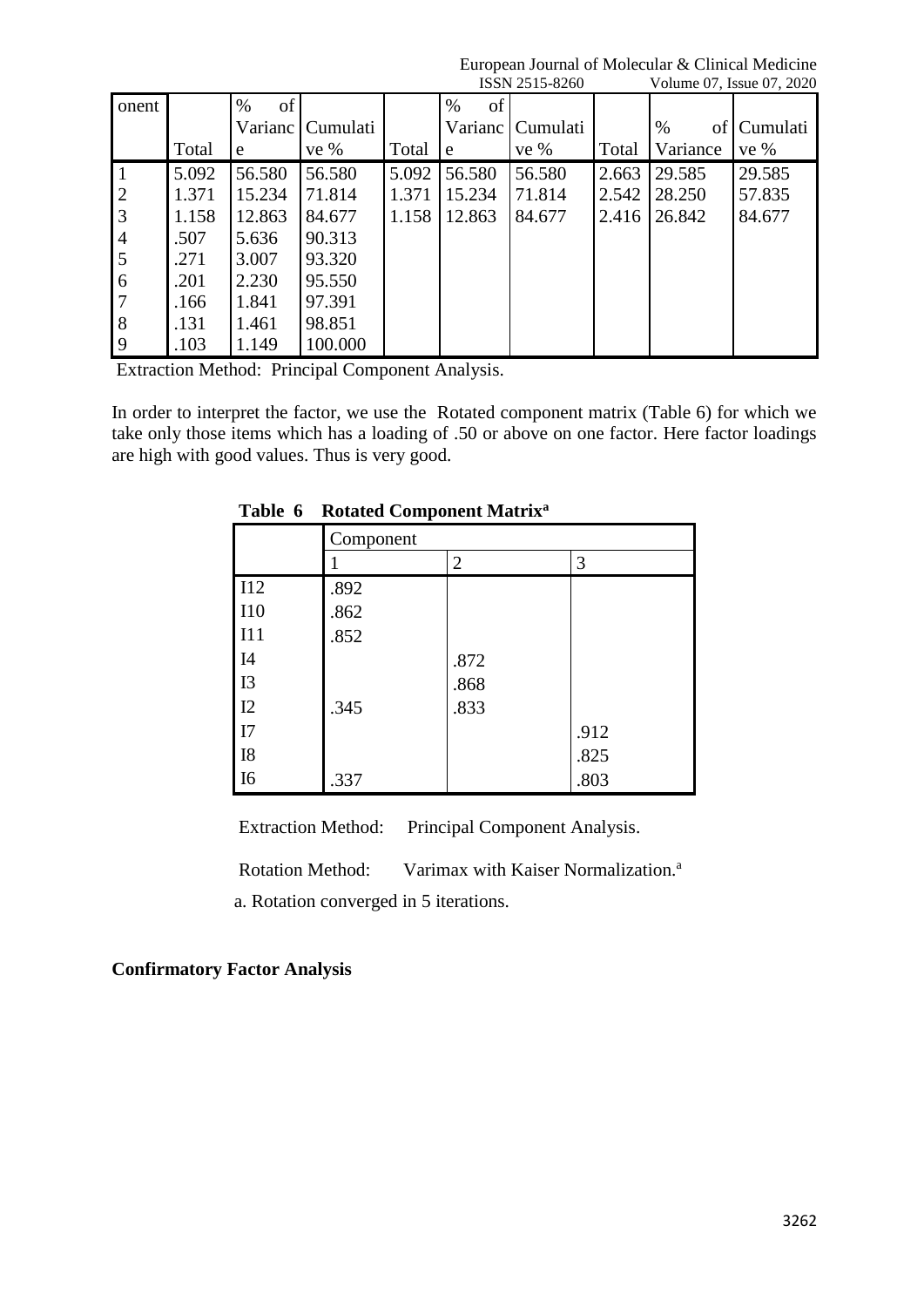

**Figure 1 Factor Loading of Nine items on SSS using SPSS Amos Ver. 23 Table 7 The Fitness estimates of the Model are as follows :-**

| Tanic<br><b>THE THURS'S CSUMMER'S OF THE IMPORT ALL AS TONO WS .</b> |         |                |            |              |       |           |       |            |  |  |  |
|----------------------------------------------------------------------|---------|----------------|------------|--------------|-------|-----------|-------|------------|--|--|--|
| <b>Measure</b>                                                       | P value | <b>CMIN/DF</b> | <b>RMR</b> | <b>RMSEA</b> | GFI   | <b>IF</b> | TLJ   | <b>CFI</b> |  |  |  |
| Benchmark $  > 0.05$                                                 |         |                | < 0.08     | < 0.08       | >0.90 | > 0.90    | >0.90 | >0.90      |  |  |  |
| <b>Result</b>                                                        | .000    | 3.8            | .061       | 0.12         | 0.89  | 0.94      | 0.92  | 0.94       |  |  |  |

#### **So by the above table -7 we can say that it's a moderate fit model. Reliability Analysis**

The degree to which a scale produces predictable outcomes can be determined by the researcher by conducting the reliability analysis. Sekaran & Bougie (2011) are of the opinion that if the alpha coefficient is closer to 1.0, then it is good and dependable. George and Mallery (2003) gives the following meter or range of the reliability coefficient worth: if the value is great than .9 then it is excellent, greater than .8 is good,  $>$ .7 is acceptable,  $>$ .6 is questionable, and >.5 is poor. But if it is less than .5, then it cannot be acceptable.

Cronbach's Alpha is the estimate of reliability, of internal consistency reliability and it is the indicator of consistency. Consistency in measurement is good. It can range from .00 to 1.0. It means ranging from 'no consistency in measurement' to 'perfect consistency in measurement'. Computation of Cronbach's Alpha for every dimension in the present study was done for reliability analysis. The following three tables [Tables 8, 9, 10 ] show the alpha value for all variables. Cronbach's Alpha for the first dimension is .905, .875 for the second dimension and the third dimension has .903.

| Table 8            | <b>Reliability Statistics -</b> |  |
|--------------------|---------------------------------|--|
| <b>Dimension 1</b> |                                 |  |

|            | Cronbach's<br>Alpha Based<br>on |       |  |
|------------|---------------------------------|-------|--|
| Cronbach's | Standardized                    | N     |  |
| Alpha      | Items                           | Items |  |
|            | 905                             |       |  |

| Table 9            | <b>Reliability Statistics</b> |  |
|--------------------|-------------------------------|--|
| <b>Dimension 2</b> |                               |  |

|            | Cronbach's<br>Alpha Based |       |  |
|------------|---------------------------|-------|--|
|            | on                        |       |  |
| Cronbach's | Standardized              | N     |  |
| Alpha      | Items                     | Items |  |
|            |                           |       |  |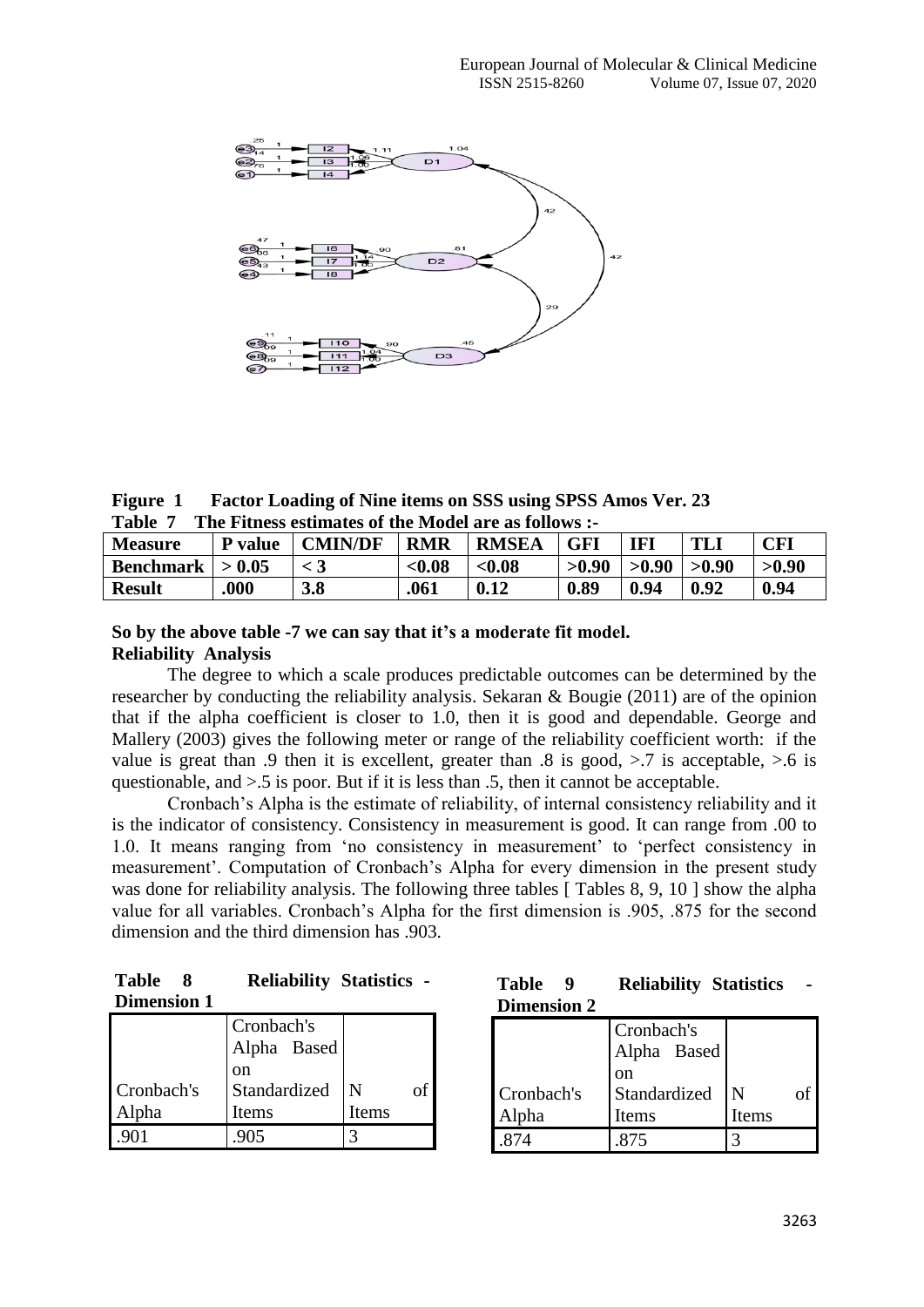| Cronbach's<br>Alpha | Cronbach's<br>Alpha Based on<br>Standardized<br>Items | N of Items |
|---------------------|-------------------------------------------------------|------------|
|                     | 930                                                   |            |

**Table 10 Reliability Statistics - Dimension 3**

#### **Discussions**

Here in this present study, 309 data entries from the questionnaire survey of secondary school teachers were used for the analysis. SPSS statistics was used. During the EFA and CFA, a split loading was found. So no clarity in the statistical result was found. CFA did not give appropriate values. Thus, on the basis of the analysis and the review of literature, the researcher removed 136 entries which did not have values more than 0.05 and the remaining 173 entries were retained. Outlier removal techniques in the SPSS /Mahanalobis distance were applied here. Then again EFA and CFA were conducted. Again a split loading was found. So clarity in the statistical result was again found inappropriate. Then the researcher, on the basis of the analysis and the review of literature, removed three items from the original scale [item numbers 1, 5, and 9 ] and retained other nine items – three each in each dimension. Then for a third time again EFA and CFA were used.

## **Limitations**

The study sample size can be increased and teachers from other districts of Punjab state can also be included. One of the major limitations of this study was that it was conducted with mostly female teachers as the sample subjects. Reliability of certain scales in the tool can be improved.

## **Conclusion**

The revised SSS tool needs to go through multiple investigations in a culturally diverse nation like India, on teacher subjects of different populations in various academic settings. However, the presence of such a tool in the Indian context is very useful to the researchers and educators involved in the understanding and promotion of social support system among teachers working at the secondary level.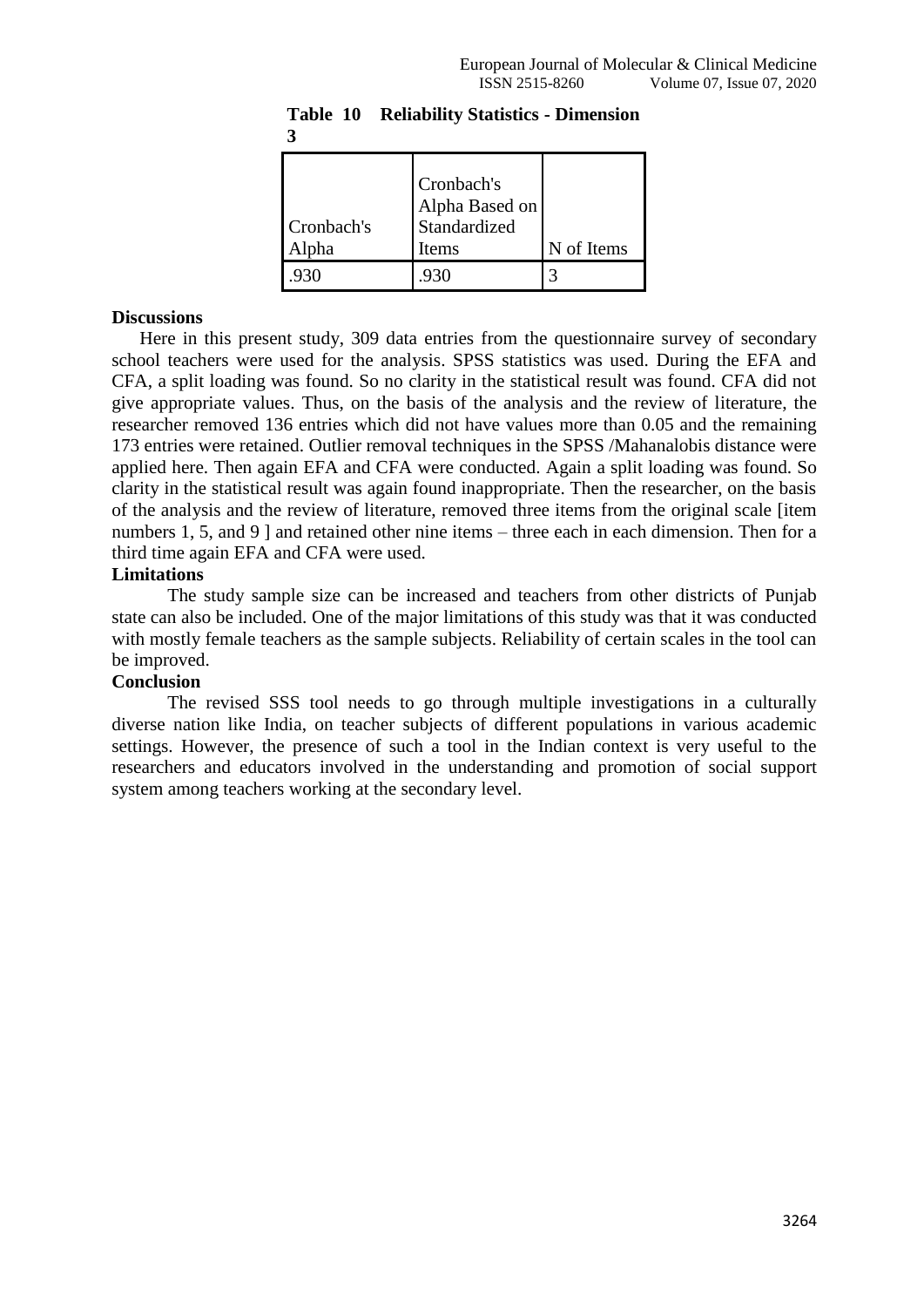#### **References**

- Azhar, Siti Nur Alwani et. al. (2016). Work Family Conflict, Work Family Support and Turnover Intention. *International Review of Management and Business Research Vol. 5(3),*1175-1190
- Bick-har, Lam (2019). Social Support, Well-being, and Teacher Development. Springer Nature Singapore Pte Ltd. 2019. https://doi.org/10.1007/978-981-13-3577-8\_1
- Blanch, Angel and Aluja, Anton (2012). Social support (family and supervisor), work–family conflict, and burnout: Sex differences. Human Relations 65(7), 811-833 DOI: 10.1177/0018726712440471
- Caplan, (1974).*Support systems and community mental health: Lectures on concept development*. New York: Behavior Publications.
- Caplan, G. (1976). The family as a support system. In G. Caplan & M. Killelea (Eds.), *Support systems and mutual help* (pp. 19-36). New York: Grune & Stratton.
- Caplan, R. D., Cobb, S., French, R. P., Harrison, R., & Pinneau, S. R, (1980*). Job demands and worker health*. Ann Arbor, MI: Institute for Social Research.
- Chakraborty, Rajib (2017). Validation of Academic Delay of Gratification Scale among Indian Professional Courses Students. *The International Journal of Indian Psychology,* 4(2-92), 150-159. DIP: 18.01.117/20170402 ISBN: 978-1-365- 78192-6 http://www.ijip.in | ISSN 2348-5396 (e) | ISSN: 2349-3429 (p).
- Chakraborty, Rajib and Chechi,Vijay Kumar Chechi (2019).Validation Of Revised Academic Emotion Regulation Questionnaire (AERQ) In The Indian Context. *International Journal of Scientific and Technology Research,*8(12), 1203-1209
- Chu, Kay Hei-Lin (2002). The Effects of Emotional Labour on Employee Work Outcomes. *Dissertation submitted to the Faculty of the Virginia Polytechnic Institute and State University in partial fulfilment of the requirements for the degree of Doctor of Philosophy*, Blacksburg, Virginia, 58

Cohen, S., & Willis, T. A. (1985). Stress, social support, and the buffering hypothesis.

*Psychological Bulletin, 98*, 310-357

- Malik, Muhammad Imranet al. (2010). Balancing work and family through social support among working women in Pakistan. Full Length Research Paper. *African Journal of Business Management Vol. 4*(13), 2864-2870, Available online at <http://www.academicjournals.org/AJBM>ISSN 1993-8233 ©2010 Academic **Journals**
- Marcinkus Wendy C., Whelan-Berry, Karen S. and Gordon, Judith R. (2007). The relationship of social support to the work-family balance and work outcomes of midlife women. Wendy Marcinkus Murphy. www.emeraldinsight.com/0964- 9425.htm
- Md. Shahid, Siti Asiah ; Amdan,Suhaiel; Alwi, Anisah; Syazreena, Farah; and Hassan, Che Norlia (2016). Social Support, Negative Affectivity, and Work Personal Life Balance of Academics. *International Journal of Social Science and Humanity,* Vol. 6, (7).
- Mesmer-Magnus, J. and Viswesvar, C.(2009). The role of the co-worker in reducing work– family conflict: A review and directions for future research. Pratiques psychologiques 15 (2009) 213–224
- Michel, Jesse S., et.al. (2010). Clarifying relationships among work and family social support,

stressors, and work–family conflict. *Journal of Vocational Behavior 76* (2010), 91–104

Miller, Katherine I. (1989). Occupational Differences in the Influence of Communication on Stress and Burnout in the Workplace. *Management Communication Quarterly,* 3, 166. DOI: 10.1177/0893318989003002002<http://mcq.sagepub.com/content/3/2/166>